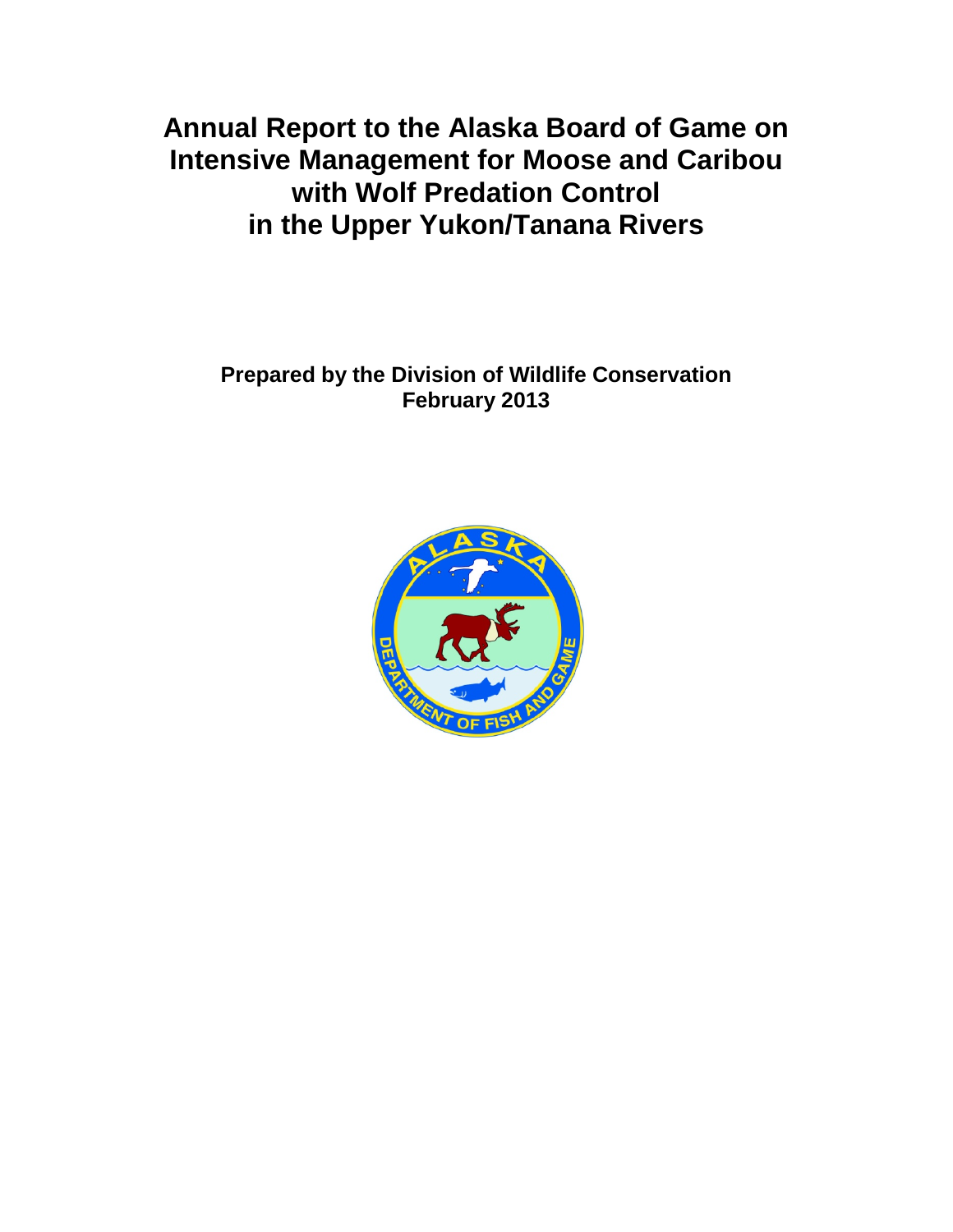# **1) Description of Intensive Management (IM) Program[1](#page-1-0) and Department recommendation for reporting period**

- A) This report is an interim review  $X$  or renewal evaluation  $\equiv$  for a predation control program authorized by the Alaska Board of Game (Board) under 5 AAC 92.125
- B) Date this report was submitted by the Department to the Board:

1 February X (annual report) 1 August (interim annual update<sup>[2](#page-1-1)</sup>) ) Year 2013

- C) Program name: Upper Yukon Tanana Wolf predation Control Program (UYTPCP)
- D) Existing program has  $\angle$  / does not have X an associated IM Plan
- E) Game Management Unit(s) fully or partly included in IM program area: Units 12, 20B, 20D, 20E and 25C\_\_
- F) IM objectives for Fortymile caribou herd (FCH): population size 50,000–100,000 and harvest 1,000–15,000; for moose in Unit 12 north of the Alaska Highway and all of Unit 20E: population size 8,744–11,116 and harvest 547–1,084
- G) Month and year the current predation control program was originally authorized by the Board: November 2004 . Indicate date(s) if renewed: March 2009
- H) Predation control is currently active  $X$  or temporarily inactive  $\_\_$  in this IM area
- I) If active, month and year the current predation control program began January 2005 or resumed \_\_\_\_
- J) Indicate if an habitat management program funded by the Department or from other sources is currently active in this IM area  $(Y/N)$  N
- K) Size of IM program area (square miles) and geographic description:  $18,750 \text{ mi}^2$  in that portion of Unit 12 north of the Alaska Highway; that portion of Unit 20D within the Goodpaster River drainage upstream from and including the South Fork Goodpaster River drainage, and within the Healy River, and the Billy and Sand creek drainages; that portion of Unit 20B within the Salcha River drainage upstream from and including the Goose Creek drainage, and within the Middle Fork of the Chena River drainage; all of Unit 20E; and that portion of Unit 25C within the Birch Creek drainage upstream from the Steese Highway bridge, and within the area draining into the south and west bank of the Yukon River upstream from the community of Circle (Fig. 1).

<span id="page-1-1"></span><span id="page-1-0"></span> $1$  For purpose and context of this report format, see appendix.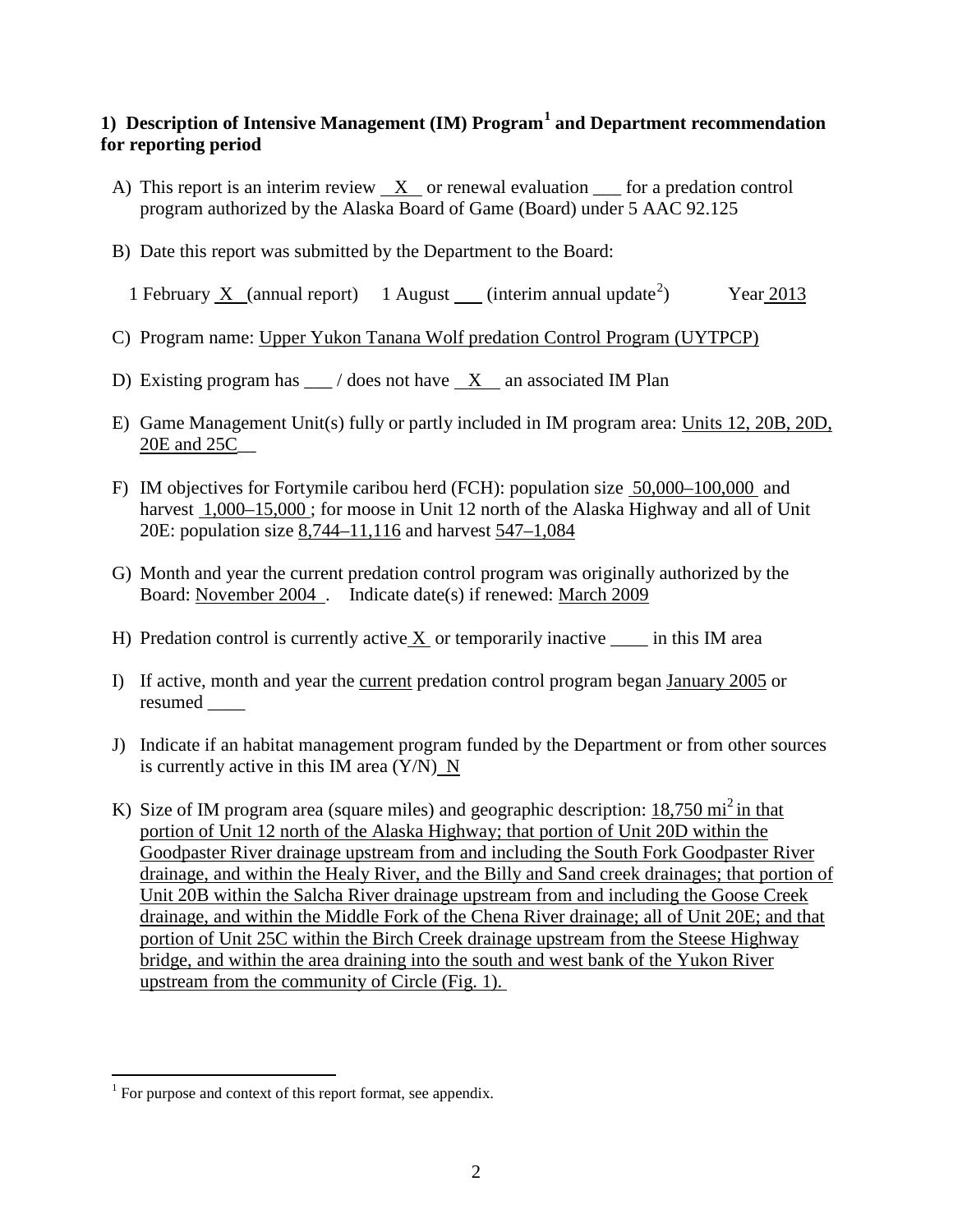

Figure 1. Upper Yukon Tanana Predator Control Program Area (18,750 mi<sup>2</sup>)

L) Size and geographic description of area for assessing ungulate abundance: Caribou-25,217 mi<sup>2</sup> FCH hunt area (Fig. 2); Moose-4,630 mi2 within the Unit 20E West and 20E Central Moose Survey Areas in southern Unit 20E.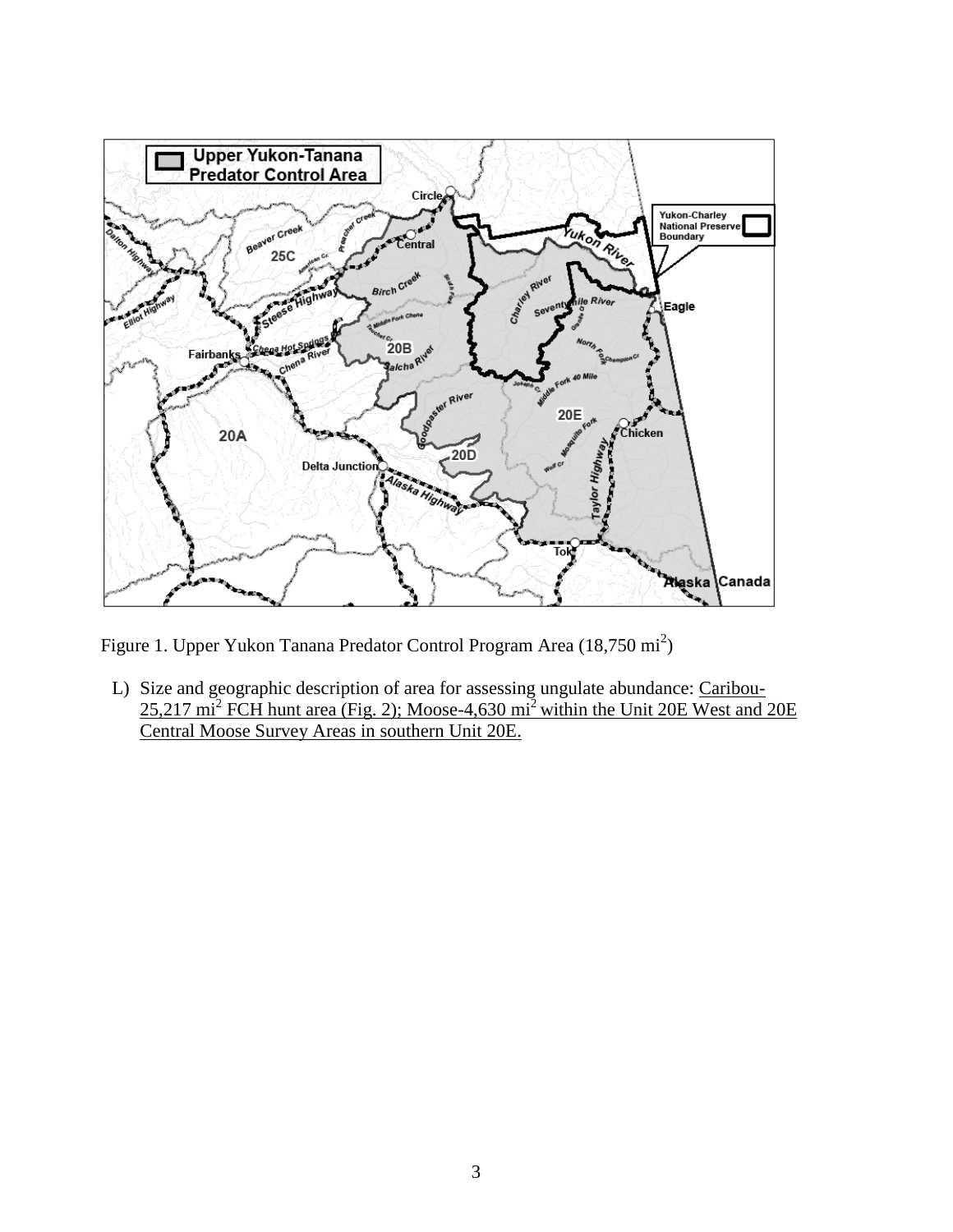

Figure 2. Fortymile Hunt Area (25,217 mi<sup>2</sup>)

- M) Size and geographic description of area for ungulate harvest reporting: Caribou–FCH hunt area  $(25,217 \text{ mi}^2)$ ; Moose–Unit 12 north of the Alaska Highway and all of Unit 20E  $(9,150 \text{ mi}^2)$ .
- N) Size and geographic description of area for assessing predator abundance: Wolf Control Area (WCA)-18,750 mi<sup>2</sup>.
- O) Size and geographic description of predation control area: WCA-18,750 mi<sup>2</sup>.
- P) Criteria for evaluating progress toward IM objectives: Caribou and moose abundance and harvest.
- Q) Criteria for success with this program: FCH population  $= 50,000-100,000$  and harvest  $=$ 1,000–15,000 caribou; moose population in Unit 12 north of the Alaska Highway and in all of Unit 20E population =  $8,744-11,116$  and harvest =  $547-1,084$  moose.
- R) **Department recommendation for IM program in this reporting period**: continue program (details provided in section 6)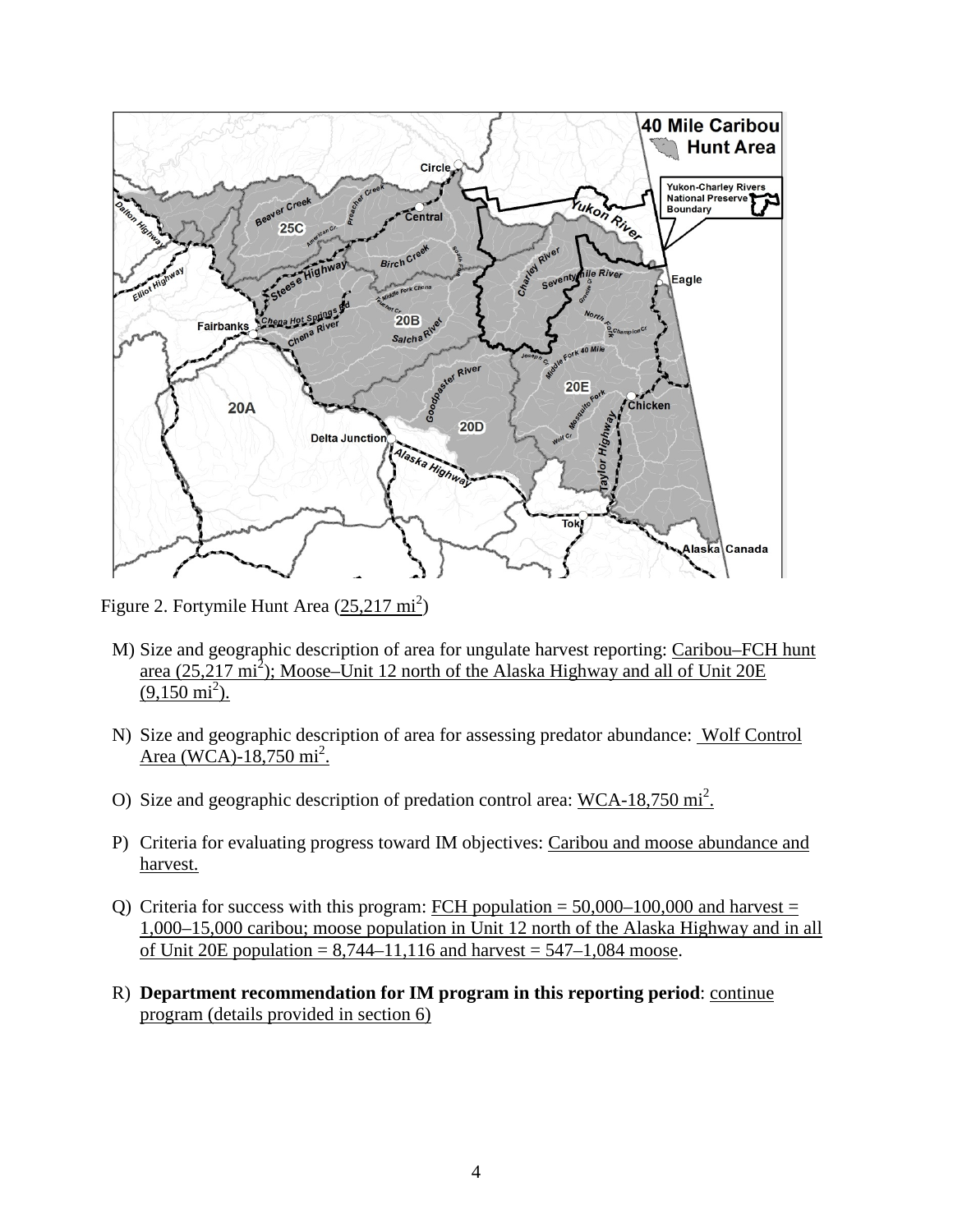## **2) Prey data**

Date(s) and method of most recent [fall/spring] abundance assessment: Caribou–June 2010 photo census; Moose – November 2012 geospatial moose population survey.

Compared to IM area, was a similar trend and magnitude of difference in abundance observed in nearby non-treatment area(s) since program inception: Non-treatment area not established (Y/N); and in the last year: Non-treatment area not established (Y/N)?

Date(s) of most recent age and sex composition survey Caribou – October 2012 composition survey; Moose – November 2012 geospacial moose population survey

Compared to IM area, was a similar composition trend and magnitude of difference in composition observed in nearby non-treatment area(s) since program inception: Nontreatment area not established (Y/N); and in the last year Non-treatment area not established (Y/N)?

**Table 1a**. Fortymile Caribou Herd (FCH) abundance, age and sex composition in FCH hunt area since the herd was added to the control program in year 3 to year 9. A regulatory year is 1 July through 30 June (e.g.,  $RY12 = 1$  July 2012 through 30 June 2013).

|               | <b>Regulatory</b> |                       |               |              | <b>Composition (number per 100 cows)</b> |
|---------------|-------------------|-----------------------|---------------|--------------|------------------------------------------|
| <b>Period</b> | year              | <b>Abundance</b>      | <b>Calves</b> | <b>Bulls</b> | Total <i>n</i>                           |
| Year 1        | 2004              |                       |               |              |                                          |
| Year 2        | 2005              |                       |               |              |                                          |
| Year 3        | 2006              | $43,837$ <sup>a</sup> | 34            | 43           | 4,995                                    |
| Year 4        | 2007              | $44,673^{\circ}$      | 37            | 36           | 5,228                                    |
| Year 5        | 2008              | $46,510^{b}$          | 33            | 37           | 4,119                                    |
| Year 6        | 2009              | $51,675^{\rm b}$      | 34            | 59           | 4,503                                    |
| Year 7        | 2010              |                       | 32            | 43           | 7,169                                    |
| Year 8        | 2011              |                       | 25            | 42           | 3,949                                    |
| Year 9        | 2012              |                       | 22            | 40           | 4,832                                    |

 $\mu$ <sup>b</sup> Modeled population estimate.<br><sup>b</sup> Minimum population estimate from photo census.

Describe trend in abundance or composition: 2–4% annual rate of increase during RY06–RY09, based on modeling and photo census results

**Table 1b**. Moose abundance, age and sex composition in Unit 20E West and 20E Central moose survey areas in southern Unit 20E since program implementation in year 1 to year 9. A regulatory year is 1 July through 30 June (e.g.,  $RY12 = 1$  July 2012 through 30 June 2013).

|               | <b>Regulatory</b> |                              | <b>Composition (number per 100 cows)</b> |              |                |  |
|---------------|-------------------|------------------------------|------------------------------------------|--------------|----------------|--|
| <b>Period</b> | vear              | <b>Abundance (variation)</b> | <b>Calves</b>                            | <b>Bulls</b> | Total <i>n</i> |  |
| Year 1        | 2004              | 2268 (90% CI $\pm$ 17%)      | 24                                       | 55           | 516            |  |
| Year 2        | 2005              | 2913 (90% CI $\pm$ 14%)      | 23                                       | 52           | 887            |  |
| Year 3        | 2006              | 3352 (90% CI±15%)            |                                          | 42           | 1104           |  |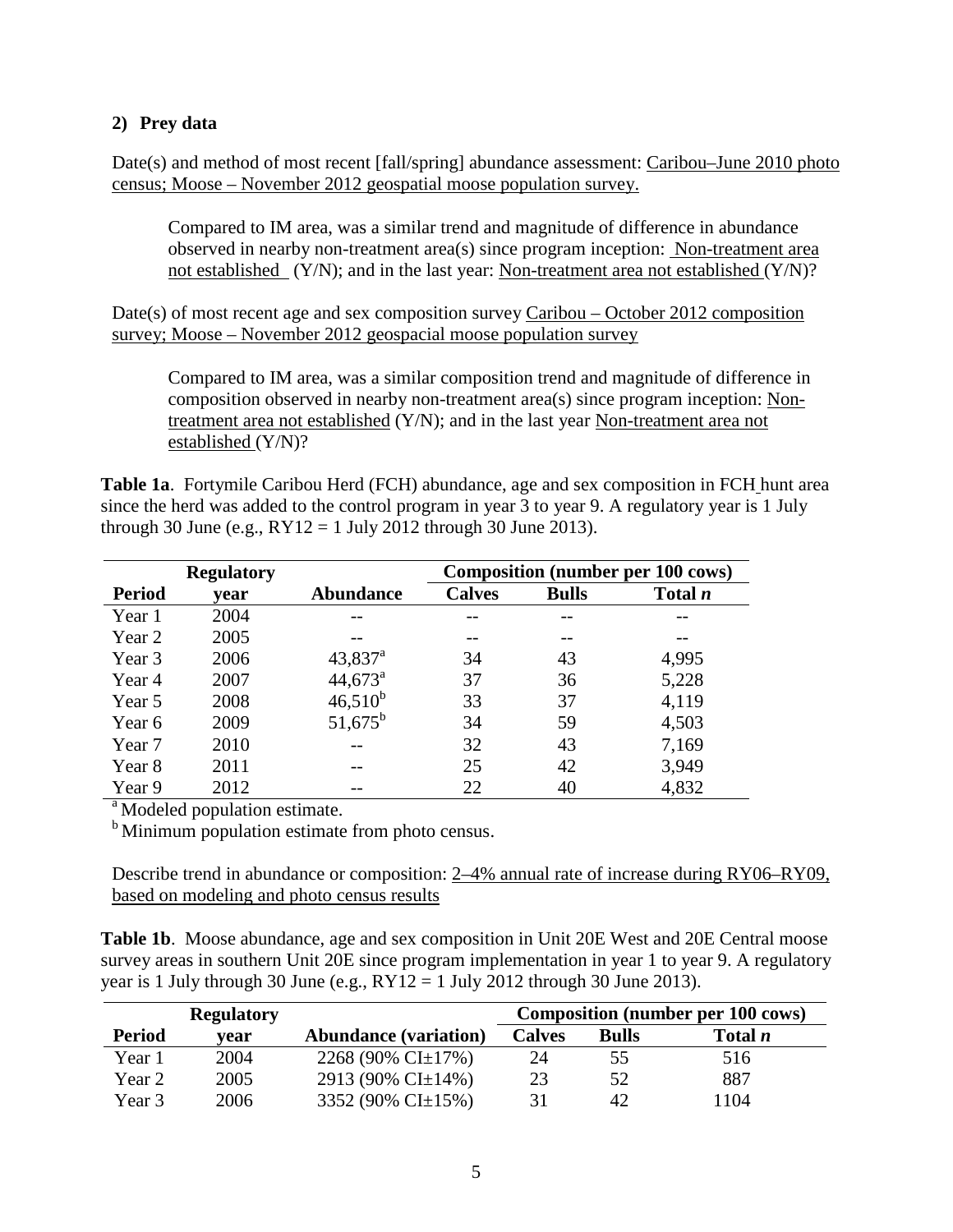|               | <b>Regulatory</b> |                              |               |              | <b>Composition (number per 100 cows)</b> |
|---------------|-------------------|------------------------------|---------------|--------------|------------------------------------------|
| <b>Period</b> | vear              | <b>Abundance (variation)</b> | <b>Calves</b> | <b>Bulls</b> | Total <i>n</i>                           |
| Year 4        | 2007              | 3469 (90% CI±14%)            | 26            | 48           | 935                                      |
| Year 5        | 2008              | 3147 (90% CI $\pm$ 11%)      | 28            | 60           | 865                                      |
| Year 6        | 2009              | 3950 (90% CI±12%)            | 30            | 58           | 1046                                     |
| Year 7        | 2010              | 3894 (90% CI±15%)            | 28            | 70           | 987                                      |
| Year 8        | 2011              | 4148 (90% CI $\pm$ 16%)      | 14            | 67           | 1071                                     |
| Year 9        | 2012              | 4165 (90% CI $\pm$ 16%)      |               | 53           | 1061                                     |

Describe trend in abundance or composition: Moose increased during RY04–RY12 based upon point estimates with non-overlapping 90% confidence intervals in RY04 and RY12.

**Table 2a**. Fortymile Caribou harvest in FCH hunt area since the herd was added to the control program in year 3 to year 8. A regulatory year is 1 July through 30 June (e.g., RY11 = 1 July 2011 through 30 June 2012). Methods for estimating unreported harvest are described in Survey and Inventory reports.

|               | <b>Regulatory</b> |             | <b>Reported</b> | <b>Estimated</b>  | <b>Total</b>   |              |         |
|---------------|-------------------|-------------|-----------------|-------------------|----------------|--------------|---------|
| <b>Period</b> | vear              | <b>Male</b> | Female          | <b>Unreported</b> | <b>Illegal</b> | <b>Yukon</b> | harvest |
| Year 1        | 2004              | $ -$        | $- -$           |                   |                | --           |         |
| Year 2        | 2005              | --          | $- -$           | --                | --             | $- -$        |         |
| Year 3        | 2006              | 601         | 247             | 10                | 10             | 5            | 873     |
| Year 4        | 2007              | 746         | 262             | 10                | 10             | 5            | 1033    |
| Year 5        | 2008              | 696         | 217             | 10                | 10             | 10           | 913     |
| Year 6        | 2009              | 891         | 192             | 10                | 10             | 20           | 1083    |
| Year 7        | 2010              | 636         | 89              | 10                | 10             | 5            | 750     |
| Year 8        | 2011              | 918         | 103             | 10                | 10             |              | 1046    |

Describe trend in harvest: Harvest controlled by fixed annual harvest quota. Annual quota was 850 during RY06–RY09, 795 in RY10, and 1,000 during RY11–RY12.

Describe any other harvest related trend if appropriate: None.

**Table 2b**. Moose harvest in Unit 12 north of the Alaska Highway and all of Unit 20E since program implementation in year 1 to year 8. A regulatory year is 1 July through 30 June (e.g.,  $RY11 = 1$  July 2011 through 30 June 2012). Methods for estimating unreported harvest are described in Survey and Inventory reports.

|               | <b>Regulatory</b> |             | <b>Reported</b> | <b>Estimated</b>  |                |                      |
|---------------|-------------------|-------------|-----------------|-------------------|----------------|----------------------|
| <b>Period</b> | vear              | <b>Male</b> | <b>Female</b>   | <b>Unreported</b> | <b>Illegal</b> | <b>Total harvest</b> |
| Year 1        | 2004              | 86          | $\theta$        | $0 - 5$           | $5 - 10$       | $91 - 101$           |
| Year 2        | 2005              | 123         | $\Omega$        | $0 - 5$           | $5 - 10$       | 128-138              |
| Year 3        | 2006              | 141         |                 | $0 - 5$           | $5 - 10$       | $147 - 157$          |
| Year 4        | 2007              | 151         | $\Omega$        | $0 - 5$           | $5 - 10$       | 156-166              |
| Year 5        | 2008              | 189         | 0               | $0 - 5$           | $5 - 10$       | 194-204              |
| Year 6        | 2009              | 180         | 0               | $0 - 5$           | $5 - 10$       | $185 - 195$          |
| Year 7        | 2010              | 184         | 0               | $0 - 5$           | $5 - 10$       | 189-199              |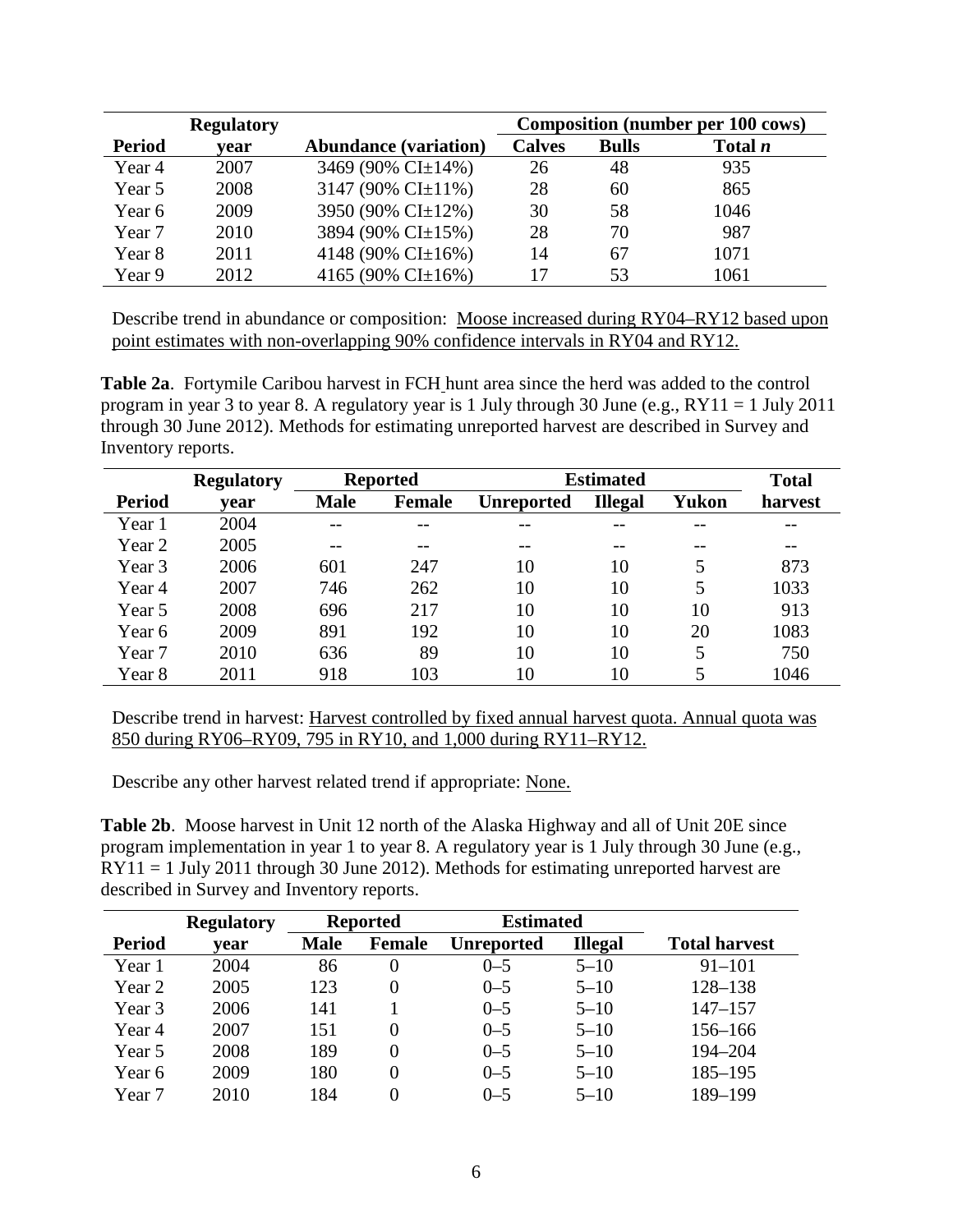|               | <b>Regulatory</b> | <b>Reported</b>              |  | <b>Estimated</b> |                |                      |
|---------------|-------------------|------------------------------|--|------------------|----------------|----------------------|
| <b>Period</b> | vear              | <b>Female</b><br><b>Male</b> |  | Unreported       | <b>Illegal</b> | <b>Total harvest</b> |
| Year 8        | 2011              |                              |  | $(1 - 5)$        | $5 - 10$       | 217–227              |

Describe trend in harvest: Harvest increased during RY04–RY11.

Describe any other harvest related trend if appropriate (e.g., harvest per unit effort): None

## **3) Predator data**

Date(s) and method of most recent spring abundance assessment for wolves: May 2012 modeled estimate.

Date(s) and method of most recent fall abundance assessment for wolves: October 2012 – ADF&G Pred–Prey model which uses the relationship between spring wolf, moose and caribou population sizes to predict a likely growth rate for the wolf population from spring to fall. Mathematical equations which define model functions were taken from published predator–prey studies.

Other research or evidence of trend or abundance status in wolves: None

**Table 3**. Wolf abundance and removal in Wolf Control Area (WCA) since program implementation in year 1 to year 9. Removal objective is 60–80% of pre-control fall abundance in year 1 of wolf predation control program, so estimated or confirmed number remaining by 1 May each regulatory year in the WCA must be at least 88. Regulatory year is 1 July through 30 June (e.g., RY12 = 1 July 2012 through 30 June 2013).

|               |                           | Fall                 | <b>Harvest</b><br>removal |      | Dept.              | <b>Public</b>      |                         | <b>Spring</b>              |
|---------------|---------------------------|----------------------|---------------------------|------|--------------------|--------------------|-------------------------|----------------------------|
| <b>Period</b> | <b>Regulatory</b><br>vear | abundance<br>(range) | Trap                      | Hunt | control<br>removal | control<br>removal | <b>Total</b><br>removal | abundance<br>$(range)^{a}$ |
| Year 1        | 2004                      | $380^{bc}$           | 52                        | 23   | N/A                | 60                 | 135                     | 245                        |
|               |                           | $(350 - 410)$        |                           |      |                    |                    |                         | $(215 - 275)$              |
| Year 2        | 2005                      | $335^{\circ}$        | 58                        | 10   | N/A                | 17                 | 85                      | 250                        |
|               |                           | $(300 - 370)$        |                           |      |                    |                    |                         | $(215 - 285)$              |
| Year 3        | 2006                      | $362^{\circ}$        | 73                        | 7    | N/A                | 23                 | 103                     | 259                        |
|               |                           | $(300 - 425)$        |                           |      |                    |                    |                         | $(197 - 322)$              |
| Year 4        | 2007                      | $382^{\circ}$        | 57                        | 14   | N/A                | 27                 | 98                      | 284                        |
|               |                           | $(366 - 398)$        |                           |      |                    |                    |                         | $(268 - 300)$              |
| Year 5        | 2008                      | $372^{\rm d}$        | 82                        | 11   | 84                 | 49                 | 226                     | 146                        |
| Year 6        | 2009                      | $235^{\circ}$        | 31                        | 4    | 15                 | 10                 | 60                      | 175                        |
| Year 7        | 2010                      | $274^{\circ}$        | 26                        | 11   | $\overline{0}$     | 25                 | 62                      | 212                        |
|               |                           | $(262 - 285)$        |                           |      |                    |                    |                         | $(200 - 223)$              |
| Year 8        | 2011                      | $329^\circ$          | 62                        | 17   | 56                 | 8                  | 145                     | 184                        |
|               |                           | $(315 - 342)$        |                           |      |                    |                    |                         | $(170 - 197)$              |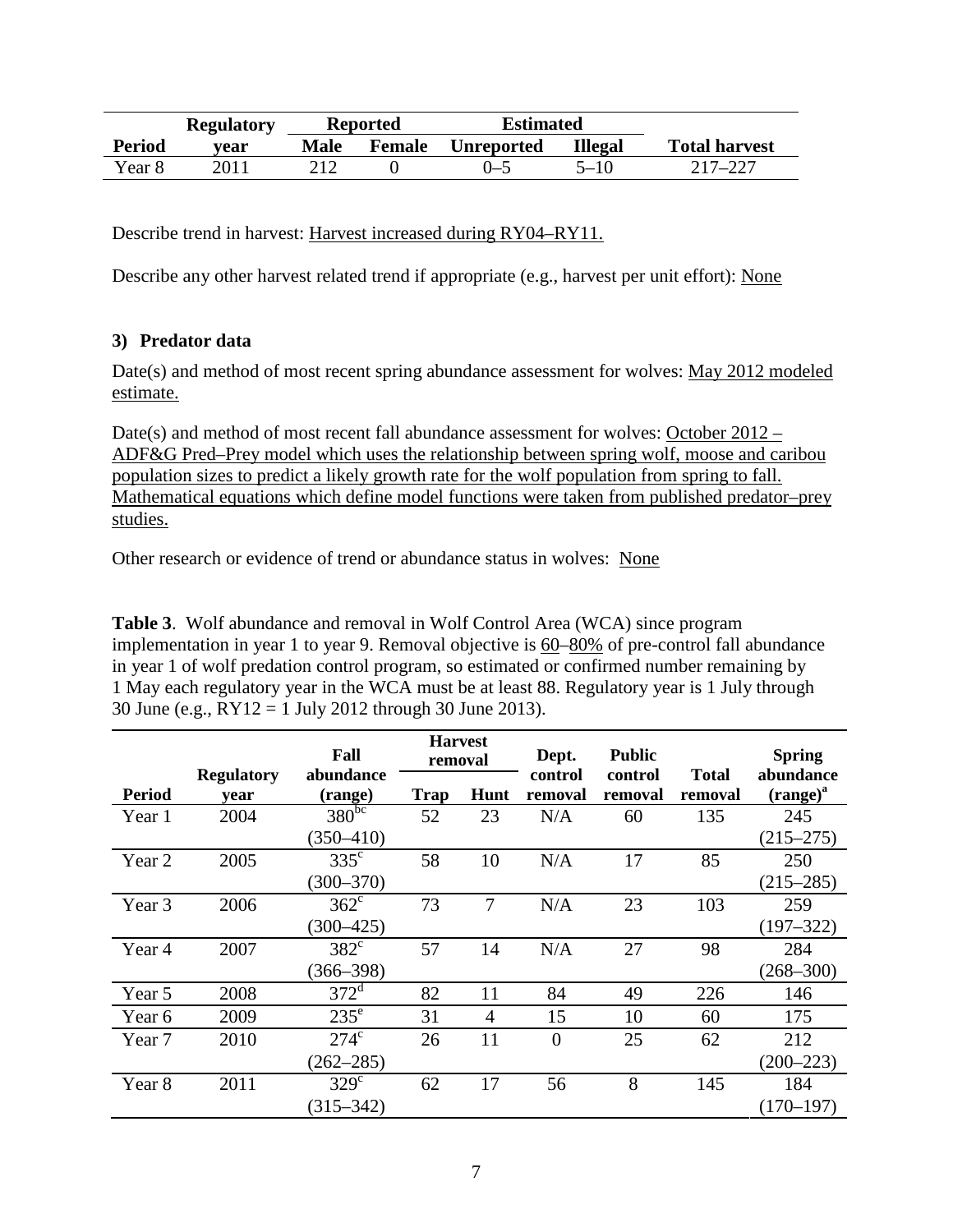|               |                           | Fall                 | <b>Harvest</b><br>removal |              | Dept.<br>control | <b>Public</b><br>control | <b>Total</b>    | <b>Spring</b><br>abundance |
|---------------|---------------------------|----------------------|---------------------------|--------------|------------------|--------------------------|-----------------|----------------------------|
| <b>Period</b> | <b>Regulatory</b><br>vear | abundance<br>(range) | <b>Trap</b>               | Hunt         | removal          | removal                  | removal         | $(range)^{a}$              |
| Year 9        | 2012                      | $386^{\circ}$        |                           | $\mathbf{Q}$ |                  | 12 <sup>1</sup>          | 21 <sup>1</sup> | N/A                        |
|               |                           | $(368 - 403)$        |                           |              |                  |                          |                 |                            |

<sup>a</sup> Fall estimate minus all know wolf kills.

 $\degree$ Pre-control population estimate.  $\degree$ Fall modeled estimate.

<sup>d</sup> Revised fall modeled estimate using results from a March 2009 reconnaissance survey and RY08 removal data. The original fall modeled estimate was 393–431.

 $e^{\epsilon}$  Revised fall modeled estimate using results from a March 2010 reconnaissance survey and RY09 removal data. The original fall modeled estimate was 262–299.

f Preliminary data.

#### **4) Habitat data and nutritional condition of prey species**

Where active habitat enhancement is occurring or was recommended in the IM Plan, describe progress toward objectives: No active habitat enhancement.

**Table 4a**. Nutritional indicators for Fortymile Caribou in FCH hunt area since the herd was added to the control program in year 3 to year 8. A regulatory year is 1 July through 30 June (e.g.,  $RY11 = 1$  July 2011 through 30 June 2012).

|        |                   | <b>Spring Birthrates (%</b> |
|--------|-------------------|-----------------------------|
|        | <b>Regulatory</b> | of cows $\geq$ 36 months    |
| Period | Year              | that gave birth)            |
| Year 1 | 2004              |                             |
| Year 2 | 2005              |                             |
| Year 3 | 2006              | 89                          |
| Year 4 | 2007              | 90                          |
| Year 5 | 2008              | 70                          |
| Year 6 | 2009              | 70                          |
| Year 7 | 2010              | 86                          |
| Year 8 | 2011              | 82                          |

**Table 4b**. Nutritional indicators for moose in Unit 20E West and 20E Central moose survey areas in southern Unit 20E since program implementation in year 1 to year 8. A regulatory year is 1 July through 30 June (e.g.,  $RY11 = 1$  July 2011 through 30 June 2012).

| <b>Period</b> | <b>Regulatory</b><br>Year | <b>Twinning Rates (% of</b><br>cows observed with<br>calf that had twins) |
|---------------|---------------------------|---------------------------------------------------------------------------|
| Year 1        | 2004                      | 24                                                                        |
| Year 2        | 2005                      | 47                                                                        |
| Year 3        | 2006                      | 27                                                                        |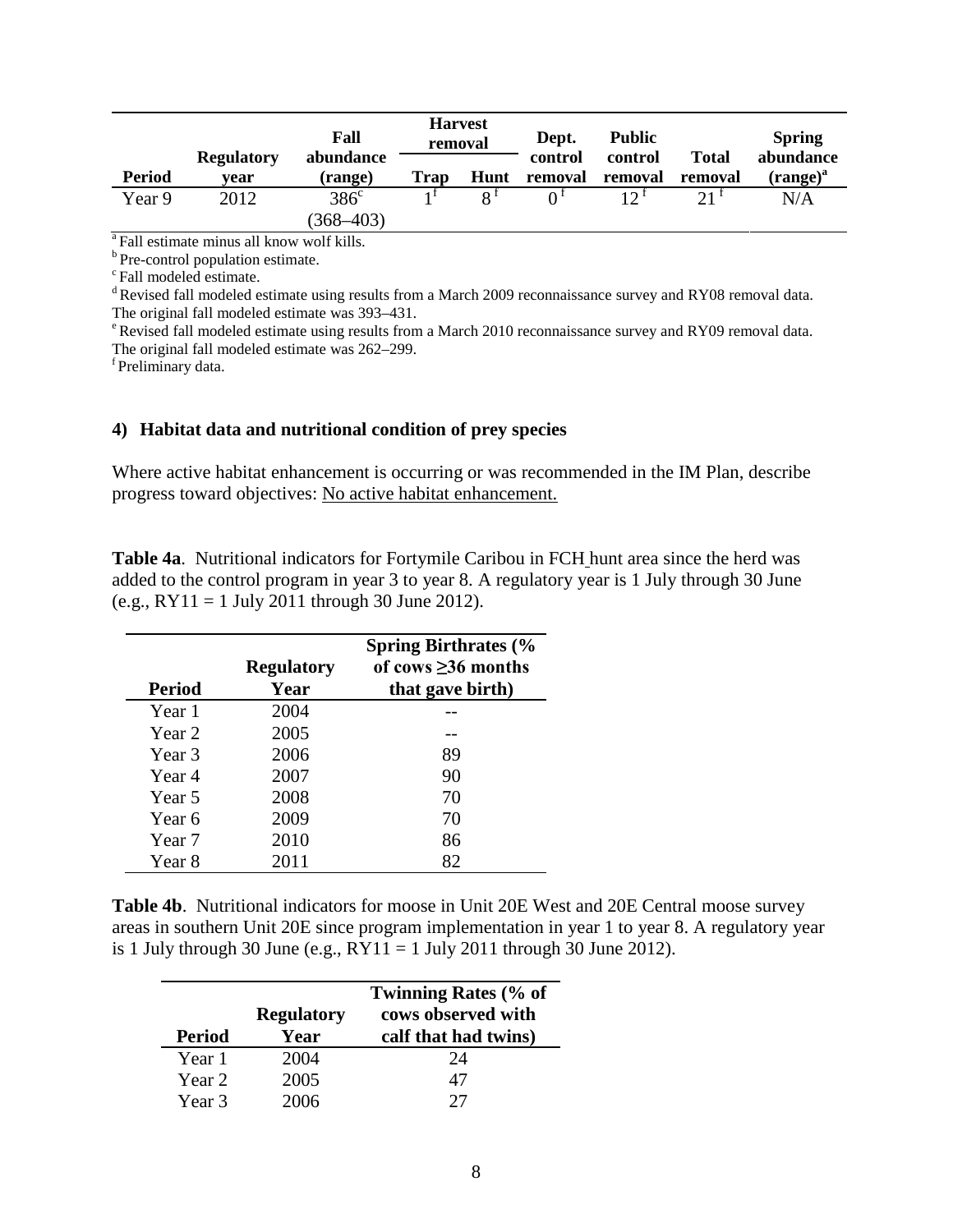| Period | <b>Regulatory</b><br>Year | <b>Twinning Rates (% of</b><br>cows observed with<br>calf that had twins) |
|--------|---------------------------|---------------------------------------------------------------------------|
| Year 4 | 2007                      | 17                                                                        |
| Year 5 | 2008                      | 41                                                                        |
| Year 6 | 2009                      | 22                                                                        |
| Year 7 | 2010                      | 21                                                                        |
| Year 8 | 2011                      | 35                                                                        |

## **5) Costs specific to implementing Intensive Management**

**Table 5.** Proportional time of field level staff and cost  $(\$1000 = 1.0)$  of ADF&G personnel salary plus operations for predation control and for other intensive management activities (e.g., habitat enhancement, wildlife survey efforts beyond normal Survey and Inventory work) in the Upper Yukon/Tanana Predator Control Area during years 7 and 8. Fiscal year (FY) is also 1 July through 30 June but the year is one greater than the comparable RY (e.g.,  $FY12 = 1$  July 2011 through 30 June 2012).

|        |      | <b>Predation control</b> <sup>a</sup> |              |             | <b>Other IM activities</b> |       | <b>Research</b> |
|--------|------|---------------------------------------|--------------|-------------|----------------------------|-------|-----------------|
| Period | FV   | Time <sup>p</sup>                     | $\bf Cost^c$ | <b>Time</b> | Cost                       | cost  | cost            |
| Year 7 | 2011 | $\sqrt{4}$                            |              |             | 166.4                      | 169.9 | 67.1            |
| Year 8 | 2012 | 3 Q                                   | 242.5        | 12.0        | 154.0                      | 396.5 | 80.3            |

<sup>a</sup> State or private funds only.<br><sup>b</sup> Person-months (22 days per month).

 $\sigma$  Salary plus operations.<br>d Separate from implementing IM program but beneficial for understanding of ecological or human response to management treatment (scientific approach that is not unique to IM).

## **6) Department recommendations for annual evaluation (1 February) following Year 8 for UYTPCP**

Has progress toward defined criteria been achieved? Yes. The FCH increased at 2–4% annually during RY06–RY09, based on modeling and photo census results. Moose abundance increased within the combined Unit 20E West and 20E Central Moose Survey Areas in southern Unit 20E during RY04–RY12, based point estimates with non-overlapping 90% confidence intervals in RY04 and RY12. Moose harvest increased during RY04–RY11.

Has achievement of success criteria occurred? Caribou – Yes. The caribou population estimate of 51,675 is within the IM population objective of  $50,000-100,000$ . Moose – No.

Recommendation for Predation Control: Continue as currently being conducted.